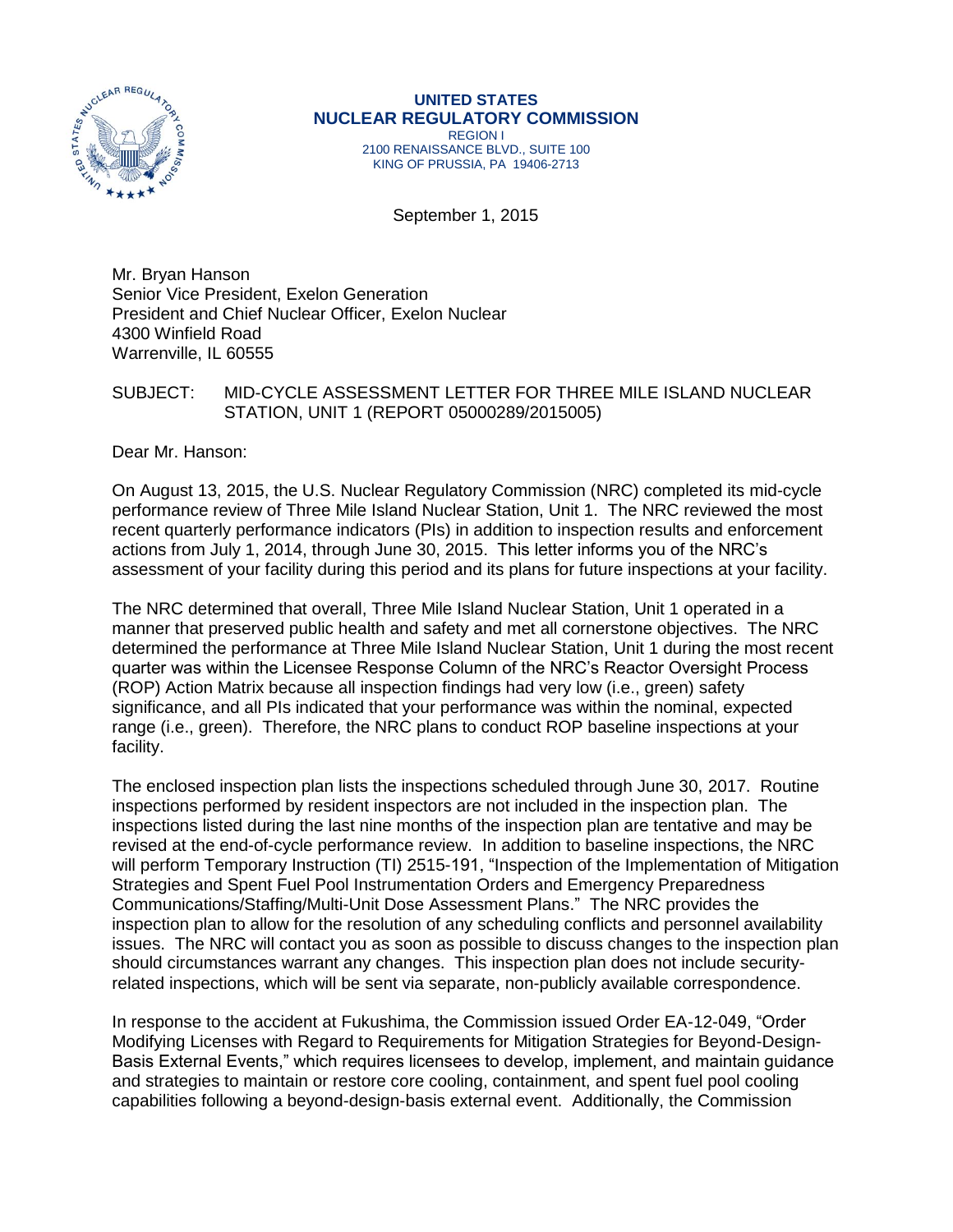issued Order EA-12-051, "Order Modifying Licenses with Regard to Reliable Spent Fuel Pool Instrumentation," which requires licensees to have a reliable means of remotely monitoring wide-range Spent Fuel Pool levels to support effective prioritization of event mitigation and recovery actions in the event of a beyond-design-basis external event. The NRC is conducting audits of licensee efforts towards compliance with these Orders. The on-site portion of the audit was completed at Three Mile Island and the information gathered will aid staff in development of the Final Safety Evaluation for the site. After the NRC staff receives the Final Compliance letter for the site, the Final Safety Evaluation will be issued. Then, the NRC staff will confirm through inspections the full implementation of the orders mentioned above performing TI 191, "Inspection of the Implementation of Mitigation Strategies and Spent Fuel Pool Instrumentation Orders and Emergency Preparedness Communications/Staffing/Multi-Unit Dose Assessment Plans."

In accordance with Title 10 of the *Code of Federal Regulations*, Part 2.390 of the NRC's "Rules of Practice," a copy of this letter will be available electronically for public inspection in the NRC Public Document Room or from the Publicly Available Records component of NRC's document system (ADAMS). ADAMS is accessible from the NRC Web site at [http://www.nrc.gov/reading](http://www.nrc.gov/reading-rm/adams.html)[rm/adams.html](http://www.nrc.gov/reading-rm/adams.html) (the Public Electronic Reading Room).

Please contact me at (610) 337-5046 with any questions you have regarding this letter.

Sincerely,

### */RA/*

Silas R. Kennedy, Chief Projects Branch 6 Division of Reactor Projects

Docket Nos.: 50-289 License Nos.: DPR-50

Enclosure: Three Mile Island Nuclear Station Inspection/Activity Plan

cc w/encl: Distribution via ListServ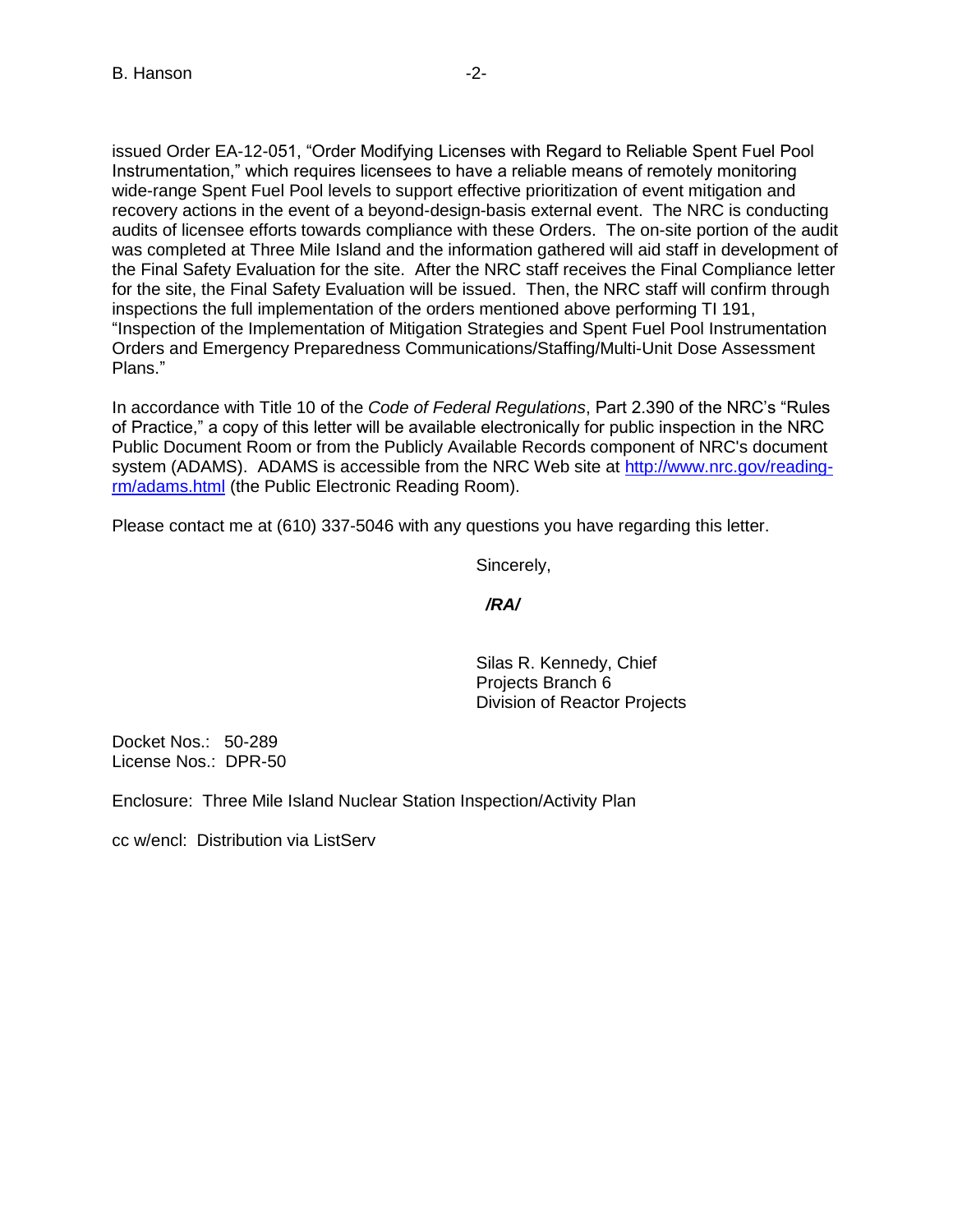#### B. Hanson 2

issued Order EA-12-051, "Order Modifying Licenses with Regard to Reliable Spent Fuel Pool Instrumentation," which requires licensees to have a reliable means of remotely monitoring wide-range Spent Fuel Pool levels to support effective prioritization of event mitigation and recovery actions in the event of a beyond-design-basis external event. The NRC is conducting audits of licensee efforts towards compliance with these Orders. The on-site portion of the audit was completed at Three Mile Island and the information gathered will aid staff in development of the Final Safety Evaluation for the site. After the NRC staff receives the Final Compliance letter for the site, the Final Safety Evaluation will be issued. Then, the NRC staff will confirm through inspections the full implementation of the orders mentioned above performing TI 191, "Inspection of the Implementation of Mitigation Strategies and Spent Fuel Pool Instrumentation Orders and Emergency Preparedness Communications/Staffing/Multi-Unit Dose Assessment Plans."

In accordance with Title 10 of the *Code of Federal Regulations*, Part 2.390 of the NRC's "Rules of Practice," a copy of this letter will be available electronically for public inspection in the NRC Public Document Room or from the Publicly Available Records component of NRC's document system (ADAMS). ADAMS is accessible from the NRC Web site at [http://www.nrc.gov/reading](http://www.nrc.gov/reading-rm/adams.html)[rm/adams.html](http://www.nrc.gov/reading-rm/adams.html) (the Public Electronic Reading Room).

Please contact me at (610) 337-5046 with any questions you have regarding this letter.

Sincerely,  */RA/*

Silas R. Kennedy, Chief Projects Branch 6 Division of Reactor Projects

Docket Nos.: 50-289 License Nos.: DPR-50

Enclosure: Three Mile Island Nuclear Station Inspection/Activity Plan

cc w/encl: Distribution via ListServ

| Distribution w/encl: |
|----------------------|
| D. Dorman, RA        |
| D. Lew, DRA          |
| M. Scott, DRP        |
| R. Lorson, DRS       |
| G. Suber, DRS        |
| S. Kennedy, DRP      |
| C. Bickett, DRP      |
|                      |

A. Ziedonis, DRP S. Elkhiamy, DRP D. Werkheiser, DRP, SRI J. Heinly, DRP, RI A. Diaz, DRP, AA K. MorganButler, RI, OEDO RidsNrrPMThreeMileIsland Res RidsNrrDorlLpl1-2 Res ROPReports Res

DRS Branch Chiefs (6) N. McNamara, RI, SLO D. Tifft, RI, SLO D. Screnci, RI, PAO N. Sheehan, RI, PAO [RidsNrrDirslpab Res](mailto:RidsNrrDirslpab@nrc.gov) ROPassessment Res

DOC NAME: S:\ROP Assessment Meetings\ROP-16 Mid-Cycle Review\Branch 6\Three Mile Island\TMI ROP-16 MC Letter .docx ADAMS Accession No.: **ML15229A109** 

| <b>SUNSI Review</b>  |                                | Non-Sensitive<br>Sensitive |               | ١v | <b>Publicly Available</b> | Non-Publicly Available |  |
|----------------------|--------------------------------|----------------------------|---------------|----|---------------------------|------------------------|--|
| <b>OFFICE</b>        | RI/DRP                         | RI/DRP                     | RI/DRP        |    |                           |                        |  |
| <b>NAME</b>          | DWerkheiser/ AVZ for via email | AZiedonis/AVZ              | SKennedy/ SRK |    |                           |                        |  |
| <b>DATE</b>          | 08/26/15                       | 08/25/15                   | 08/25/15      |    |                           |                        |  |
| AFFICIAL BECABB CABY |                                |                            |               |    |                           |                        |  |

OFFICIAL RECORD COPY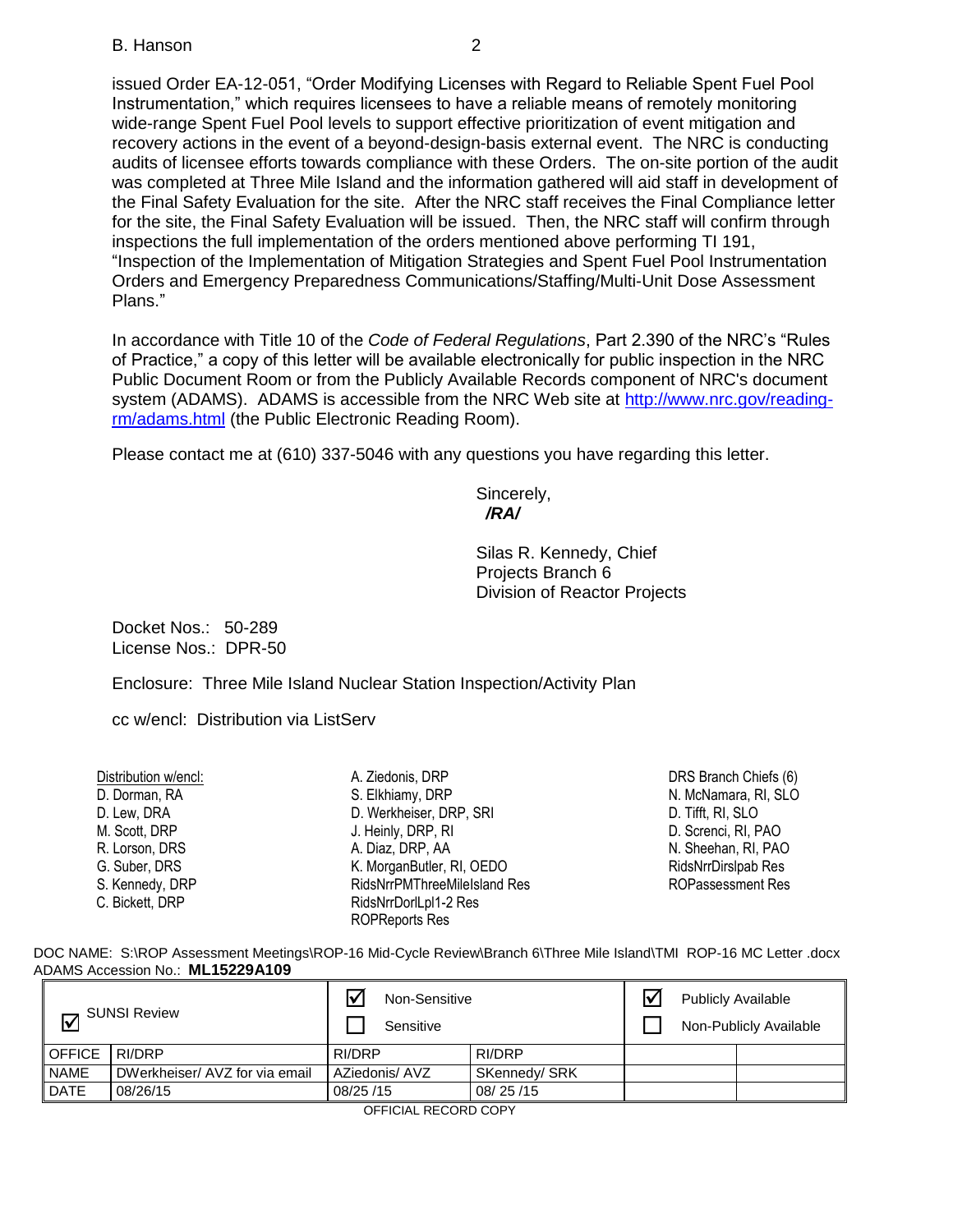**Page 1 of 2 08/25/2015 14:21:30 Report 22**

## **Three Mile Island Inspection / Activity Plan 07/01/2015 - 06/30/2017**

| Unit          | <b>Planned Dates</b> |            |                            |            |                                                                                                   | No. of Staff |
|---------------|----------------------|------------|----------------------------|------------|---------------------------------------------------------------------------------------------------|--------------|
| <b>Number</b> | Start                | End        | <b>Inspection Activity</b> |            | <b>Title</b>                                                                                      | on Site      |
|               |                      |            | 09/28EXM                   |            | - INITIAL OL EXAM                                                                                 | 4            |
|               | 08/31/2015           | 09/04/2015 | U01913                     |            | FY16-TMI INITIAL OPERATOR LICENSING EXAM                                                          |              |
| 1             | 09/28/2015           | 10/07/2015 | U01913                     |            | FY16-TMI INITIAL OPERATOR LICENSING EXAM                                                          |              |
|               |                      |            | 71124.07                   |            | - REMP INSPECTION                                                                                 | $\mathbf 1$  |
| -1            | 07/06/2015           | 07/10/2015 | IP 71124.07                |            | Radiological Environmental Monitoring Program                                                     |              |
| 1             | 07/06/2015           | 07/10/2015 | IP 71151                   |            | Performance Indicator Verification                                                                |              |
|               |                      |            | 71124                      |            | - RAD SAFETY INSPECTION                                                                           | 1            |
| -1            | 08/31/2015           | 09/04/2015 | IP 71124.01                |            | Radiological Hazard Assessment and Exposure Controls                                              |              |
| 1             | 08/31/2015           | 09/04/2015 | IP 71124.02                |            | Occupational ALARA Planning and Controls                                                          |              |
| 1             | 08/31/2015           | 09/04/2015 | IP 71124.04                |            | Occupational Dose Assessment                                                                      |              |
|               |                      |            | 71124.08                   | - RADWASTE |                                                                                                   | $\mathbf 1$  |
| $\mathbf{1}$  | 09/14/2015           | 09/18/2015 | IP 71124.08                |            | Radioactive Solid Waste Processing and Radioactive Material Handling, Storage, and Transportation |              |
|               |                      |            | 71124                      |            | - RAD SAFETY INSPECTION                                                                           | $\mathbf 1$  |
| 1             | 11/02/2015           | 11/06/2015 | IP 71124.01                |            | Radiological Hazard Assessment and Exposure Controls                                              |              |
|               | 11/02/2015           | 11/06/2015 | IP 71124.02                |            | Occupational ALARA Planning and Controls                                                          |              |
| 1             | 11/02/2015           | 11/06/2015 | IP 71124.03                |            | In-Plant Airborne Radioactivity Control and Mitigation                                            |              |
| 1             | 11/02/2015           | 11/06/2015 | IP 71124.04                |            | Occupational Dose Assessment                                                                      |              |
| 1             | 11/02/2015           | 11/06/2015 | IP 71151                   |            | Performance Indicator Verification                                                                |              |
|               |                      |            | 7111108P                   |            | - INSERVICE INSPECTION                                                                            | $\mathbf{2}$ |
| 1             | 11/02/2015           | 11/13/2015 | IP 7111108P                |            | Inservice Inspection Activities - PWR                                                             |              |
|               |                      |            | 7111117T                   |            | - PERMANENT PLANT MODIFICATIONS                                                                   | 3            |
| 1             | 01/25/2016           | 01/29/2016 | IP 7111117T                |            | Evaluations of Changes, Tests, and Experiments and Permanent Plant Modifications                  |              |
| 1             | 02/08/2016           | 02/12/2016 | IP 7111117T                |            | Evaluations of Changes, Tests, and Experiments and Permanent Plant Modifications                  |              |
|               |                      |            | 71124                      |            | - RAD SAFETY INSPECTION                                                                           | $\mathbf 1$  |
| 1             | 02/08/2016           | 02/12/2016 | IP 71124.06                |            | Radioactive Gaseous and Liquid Effluent Treatment                                                 |              |
| 1             | 02/08/2016           | 02/12/2016 | IP 71151-PR01              |            | RETS/ODCM Radiological Effluent Occurrences                                                       |              |
|               |                      |            | <b>EP PROG</b>             |            | - EP PROGRAM INSPECTION                                                                           | $\mathbf{1}$ |
| 1             | 02/22/2016           | 02/26/2016 | IP 7111402                 |            | Alert and Notification System Testing                                                             |              |
| 1             | 02/22/2016           | 02/26/2016 | IP 7111403                 |            | Emergency Preparedness Organization Staffing and Augmentation System                              |              |
| 1             | 02/22/2016           | 02/26/2016 | IP 7111405                 |            | Correction of Emergency Preparedness Weaknesses and Deficiencies                                  |              |
|               |                      |            | 71152BI                    |            | - PI&R BIENNIAL                                                                                   | 4            |
| 1             | 05/02/2016           | 05/06/2016 | IP 71152B                  |            | Problem Identification and Resolution                                                             |              |
| 1             | 05/16/2016           | 05/20/2016 | IP 71152B                  |            | Problem Identification and Resolution                                                             |              |

This report does not include INPO and OUTAGE activities. This report shows only on-site and announced inspection procedures.